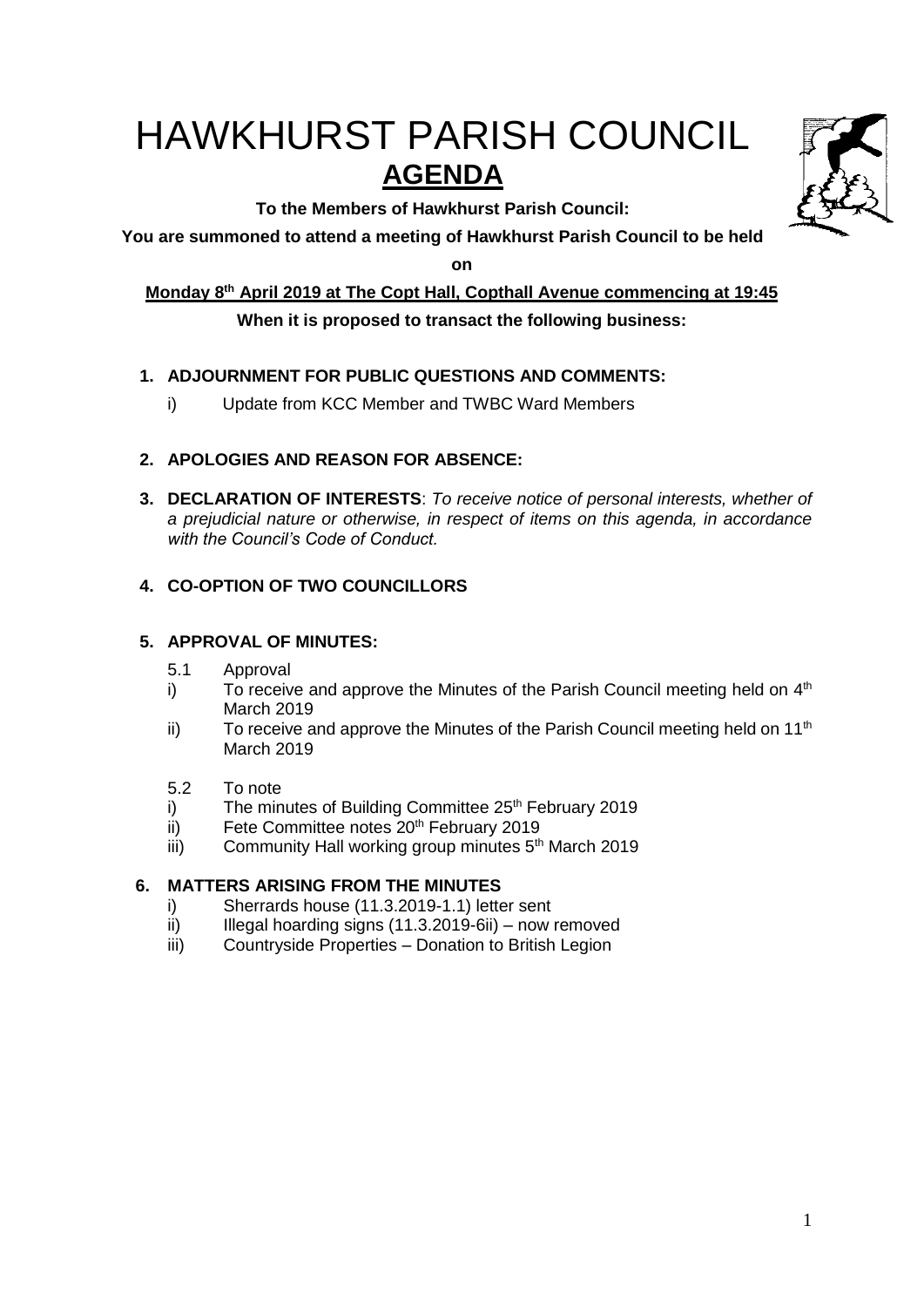# **7. PLANNING**

7.1) Planning applications – Planning Advisory Group 5.4.2019 applications report to follow

| No Application No        | Proposal                                                                                                                                                                                                                                                                                                                                                                                                                                                                                                                                               | <b>Location</b>                                       |  |
|--------------------------|--------------------------------------------------------------------------------------------------------------------------------------------------------------------------------------------------------------------------------------------------------------------------------------------------------------------------------------------------------------------------------------------------------------------------------------------------------------------------------------------------------------------------------------------------------|-------------------------------------------------------|--|
| 113 19/00249/Full        | Extension and conversion of ground floor oast<br>to residential accommodation                                                                                                                                                                                                                                                                                                                                                                                                                                                                          | Stevens Far, Rye<br>Rd, Hawkhurst<br><b>TN18 5DW</b>  |  |
| 114 18/03234/Full        | Insertion of new front door and surround;<br>additional of two stone steps to front door for<br>access; addition of wrought iron<br>balustrade/handrail on either side of steps for<br>ease of access; create gap in low level front<br>boundary wall to allow access to reinstated<br>entrance; install brick gate post on either side<br>of the gap; install one small wrought iron gate<br>between posts for access to property<br>Install two brick gate posts at either side of<br>front elevation to recessed driveway entrance<br>(153com high) | The Black Pig,<br>Moor Hill,<br>Hawkhurst TN18<br>4PF |  |
| 115 19/00273/FULL        | Demolition of existing garage; replacement Prospect<br>garage with ancillary residential accommodation Water<br>within roof space above.                                                                                                                                                                                                                                                                                                                                                                                                               | Cottage<br>Lane,<br><b>TN18</b><br>Hawkhurst<br>5DL   |  |
| 116 19/00328/LBC         | Listed Building Consent - conversion of existing Tubslake<br>agricultural building into single dwelling.                                                                                                                                                                                                                                                                                                                                                                                                                                               | Oast,<br>Water<br>Lane,<br>Hawkhurst                  |  |
| 117 19/00327/Full        | Conversion of existing agricultural building into Tubslake<br>single dwelling, plus proposed temporary mobile Water<br>home within the proposed residential curtilage                                                                                                                                                                                                                                                                                                                                                                                  | Oast,<br>Lane,<br>Hawkhurst                           |  |
| 118 19/00320/LBC         | Loft conversion and alterations: insertion of 3 Slip Mill, Slip Mill<br>number conservation style roof lights                                                                                                                                                                                                                                                                                                                                                                                                                                          | Lane, Hawkhurst<br><b>TN18 5AB</b>                    |  |
|                          | 119 19/00191/TN0T56 Telecommunications Notification - proposed High<br>base station installation                                                                                                                                                                                                                                                                                                                                                                                                                                                       | <b>Street</b><br>Hawkhurst<br><b>TN18</b><br>4JS      |  |
| 120 19/00206/LBC         | Listed Building Consent - Alterations including: 4<br>restoring fireplace, addition of chimney pots; Cottage,<br>new boiler flue, new partition to form new water Street, Hawkhurst<br>closet and conversation and repair works                                                                                                                                                                                                                                                                                                                        | Iddenden<br>High<br>TN184PT                           |  |
| 121 19/00361/LBC         | building<br>consent - (retrospective) Cranford<br>Listed<br>Replace single door with window and replace Stream<br>large window with double doors                                                                                                                                                                                                                                                                                                                                                                                                       | Farm,<br>Lane,<br>Hawkhurst<br><b>TN18</b><br>4RB     |  |
| 122 19/00231/Full        | Construction of single dwelling within grounds of Highgate Hall, Rye<br><b>Highgate Hall</b>                                                                                                                                                                                                                                                                                                                                                                                                                                                           | Road, Hawkhurst<br><b>TN184 EY</b>                    |  |
| 123 KCC/TW/<br>0059/2019 | Section 37 application to vary the scheme Hawkhurst<br>approved under condition 3 of planning Water<br>TW/18/894<br>(extension<br>application<br>Wastewater Treatment works area to provide Road, Hawkhurst<br>vehicle<br>turning<br>head) to provide TN18 5EY<br>new<br>compensatory dormouse habitat management                                                                                                                                                                                                                                      | <b>North</b><br>Treatment<br>of Works, Heartenoak     |  |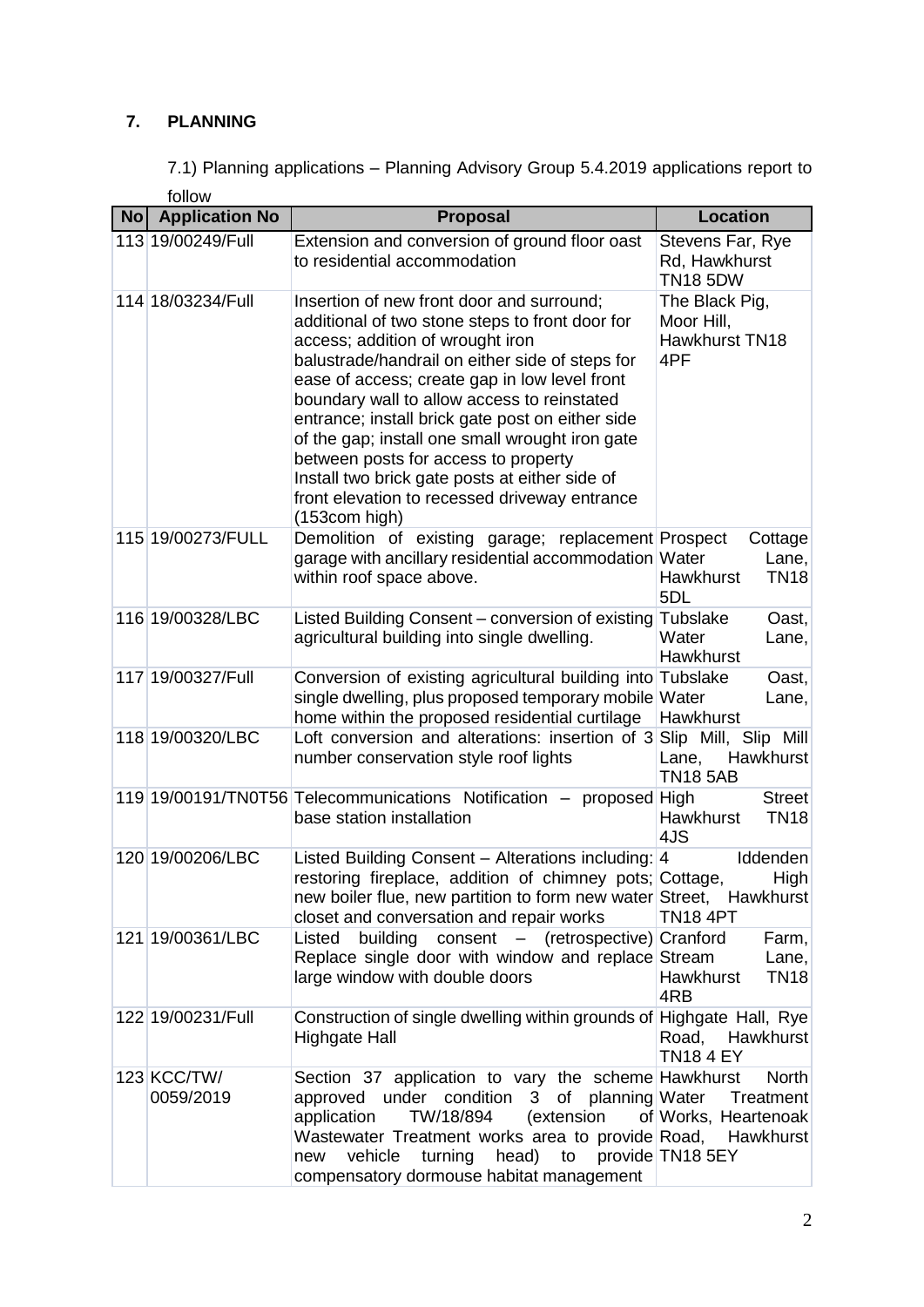7.2) Section 106 requests - Planning Advisory Group 5.4.2019 section 106 request report to follow

7.3) Planning information, applications approved and refused by TWBC are on file

7.4) Update on TWBC Planning Committee, 20<sup>th</sup> March 2019

## **8. MATTERS FOR FURTHER DISCUSSION:**

## **Hawkhurst Spring Clean 2019**

**Friday 12th April 2019** – 10am – 12noon The Moor section of the village – meet at 10am at Sports Pavilion and back to the Sports pavilion for free soup and rolls from 12noon

**Saturday 13th April 2019** – 10am – 12noon South section of village – meet Fowlers car park 10am and then muster at British Legion 12 noon for soup and roll

**Sunday 14th April 2019** – 10am – 12 noon North section of village – meet at Fowlers car park 10am and then muster at British Legion 12 noon for free soup and roll

# **All Welcome to join in and help out, the event is supported by TWBC, British Legion, Tesco's and Wealden Advertiser**

- **8.1 Proposed Council structure May 2019 onwards**
- **8.2 Section 137 grant requests**
- **8.3 Fete Committee update report**
- **8.4 Update on 2018/2019 year end**

**Annual Parish Meeting 29th April 2019, at Hawkhurst Primary School,** 

**7:00pm for a 7:30pm start.** 

**All Welcome**

## **9. REPORTS OF COMMITTEE CHAIRMEN AND UPDATES**

- i) Buildings (next meeting 30.4.2019)
- ii) Land 25.3.2019
- iii) Finance & General Purposes (next meeting 7.5.2019)
- iv) Personnel TBA